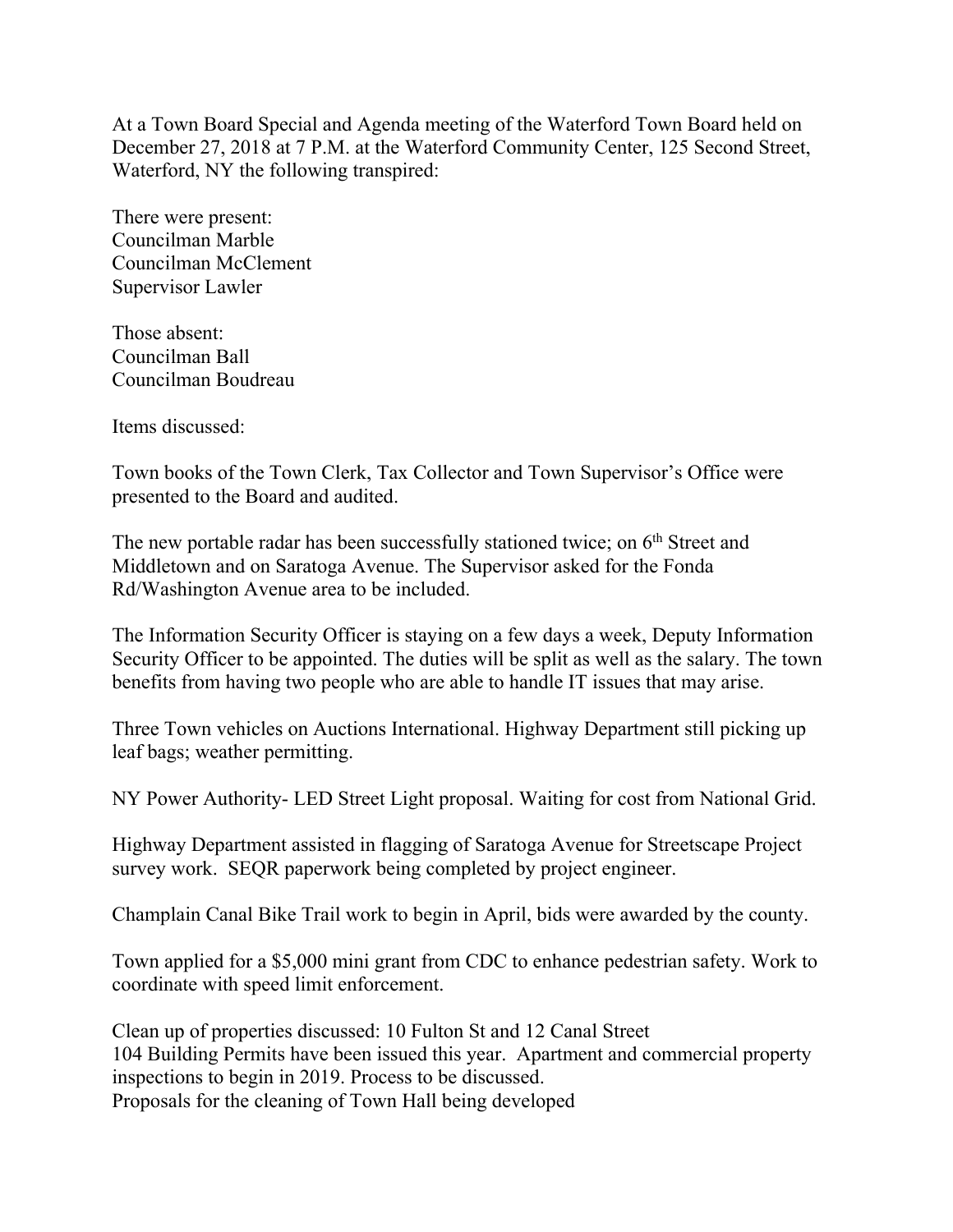Workshop to be held on Town Hall HVAC upgrades before Town Board Meeting

The old senior center building has been sold for \$75,000.

Councilman Marble to work with various departments to see what is needed to install a splash pad at Clement Park

CPR/First Aid training was held for Town employees on December  $7<sup>th</sup>$ 

Resolution to sign agreement for landfill monitoring Resolution for SEQR – Streetscape Project Resolution to sign yearly nutrition agreement Resolution change sewer rent Resolution to bid for cemetery lawn maintenance contract PH – Fire Protection Services Contract with Village- Fire District No. 1 Resolution to call for PH on amending stop intersections

Oaths of Office to be signed by all employees by January 31<sup>st</sup>.

Two additional quotes are needed for the resurfacing of the Garrett Field tennis courts. The Supervisor would like them up and running by the spring.

NYS DOT confirms they will reimburse the Town on drainage work to be done associated with the Saratoga Avenue Streetscape Project. The Supervisor complimented Dominick G. and Dave W. on the coordination of the project.

Budget amendments were discussed. The Supervisor stated these amendments are related to the year end closing of the books. The Board is provided monthly financial statements and all this is discussed throughout the year, all appropriations went the right way. Sales tax was ahead of budget. The Budget Amendments Summarized:

| Total Increase "A" Fund Expenses     | \$201,445.00    |
|--------------------------------------|-----------------|
| Total Decrease "A" Fund Expenses     | $-$199,459.00$  |
| Total Increase "A" Fund Revenues     | \$119,894.00    |
| Total Decrease "A" Fund Revenues     | $-$ \$5,374.00  |
| Total Decrease "A" Fund Balance      | $-$112,534.00$  |
| Total Increase "B" Fund Expenses     | \$56,165.00     |
| Total Decrease "B" Fund Expenses     | $-$103,971.00$  |
| Total Increase "B" Fund Revenues     | \$44,514.00     |
| Total Decrease "B" Fund Revenues     | $-$ \$21,052.00 |
| Total Decrease "B" Fund Balance      | $-$71,268.00$   |
| Total Increase "CM" Fund Expenses    | $-$ \$330.00    |
| Total Increase "CM" Fund Revenues    | \$18.00         |
| Total Decrease "CM" Fund Revenues    | $-$ \$48.00     |
| Total Decrease "CM" Fund Balance     | $-$ \$300.00    |
| Total Decrease "CM(2)" Fund Expenses | $-$ \$466.00    |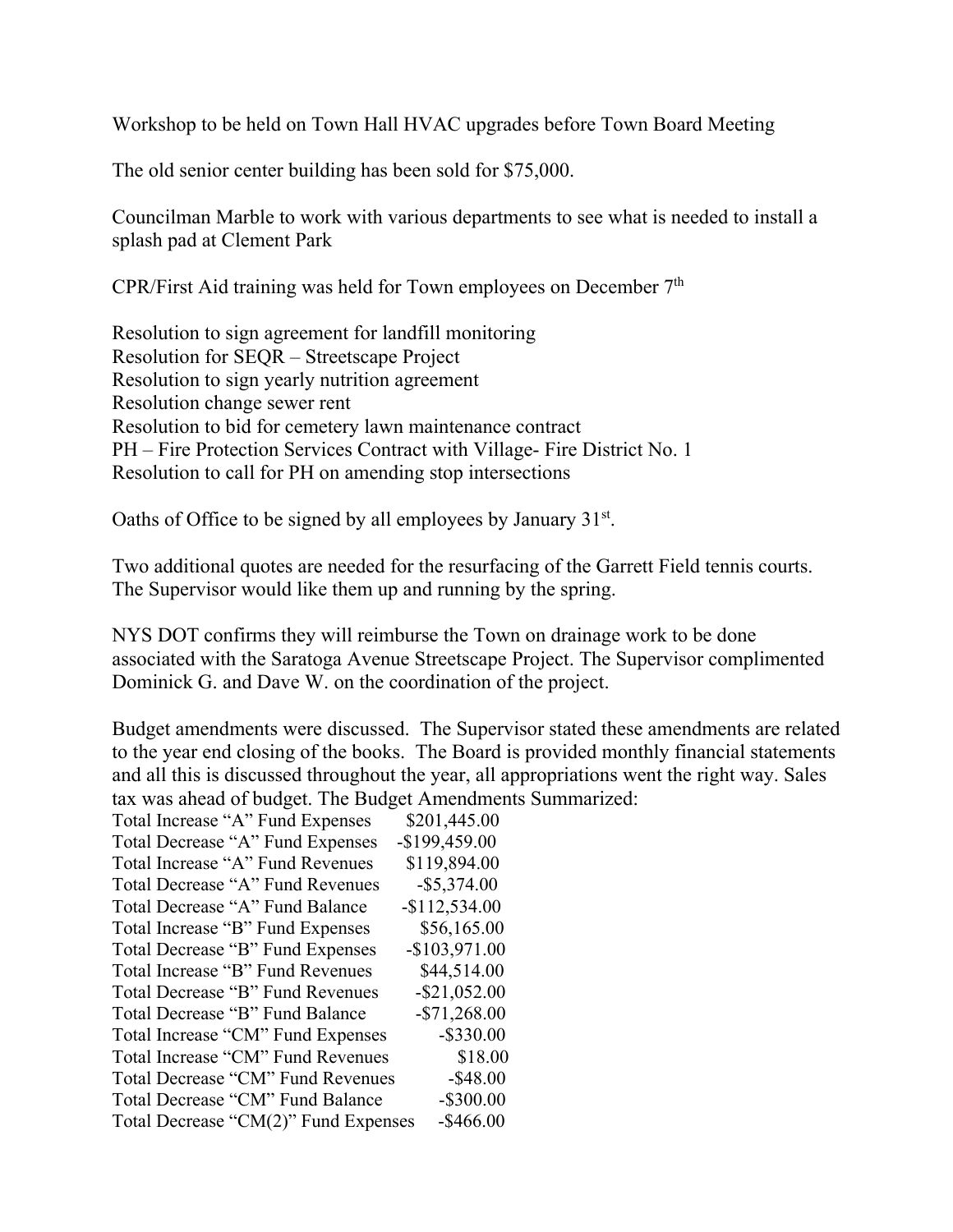| Total Increase "CM(2)" Fund Revenues | \$925.00        |
|--------------------------------------|-----------------|
| Total Decrease "CM(2)" Fund Revenues | $-$1,391.00$    |
| Total Decrease "CM(3)" Fund Expenses | $-$ \$2,484.00  |
| Total Increase "CM(3)" Fund Revenues | \$658.00        |
| Total Decrease "CM(3)" Fund Revenues | $-$ \$3,142.00  |
| Total Increase "CM(5)" Fund Expenses | \$30,108.00     |
| Total Increase "CM(5)" Fund Revenues | \$30,108.00     |
| Total Increase "DB" Fund Expenses    | \$52,061.00     |
| Total Decrease "DB" Fund Expenses    | $-$ \$59,494.00 |
| Total Increase "DB" Fund Revenues    | \$6,237.00      |
| Total Decrease "DB" Fund Revenues    | $-$13,666.00$   |
| Total Increase "H(42)" Fund Revenues | \$4,118.00      |
| Total Increase "H(44)" Fund Revenues | \$506.00        |
| Total Increase "H(45)" Fund Revenues | \$20,000.00     |
| Total Increase "SS" Fund Expenses    | \$8,560.00      |
| Total Decrease "SS" Fund Expenses    | $-$ \$24,869.00 |
| Total Increase "SS" Fund Revenues    | \$29,202.00     |
| Total Decrease "SS" Fund Balance     | $-$ \$45,511.00 |

RESOLVED, that the Town Board of the Town of Waterford does hereby direct that the Supervisor of the Town shall pay the salaries of the following named individuals and employees of the Town of Waterford in the amount and at the time stated during the calendar year 2019 without the necessity of pre-audit by the Town Board:

| Official              | Position     | Amount   | Pay Cycle |
|-----------------------|--------------|----------|-----------|
| John E. Lawler        | Supervisor   | \$18,820 | Monthly   |
| Mary Shannon Carrigan | Town Clerk   | \$51,000 | Weekly    |
| Frank McClement       | Councilman   | \$11,582 | Monthly   |
| James Boudreau        | Councilman   | \$11,582 | Monthly   |
| Laurie Marble         | Councilman   | \$11,582 | Monthly   |
| David Ball            | Councilman   | \$11,582 | Monthly   |
| Nancy Sunukjian       | Town Justice | \$18,094 | Monthly   |
| David Fusco           | Town Justice | \$18,094 | Weekly    |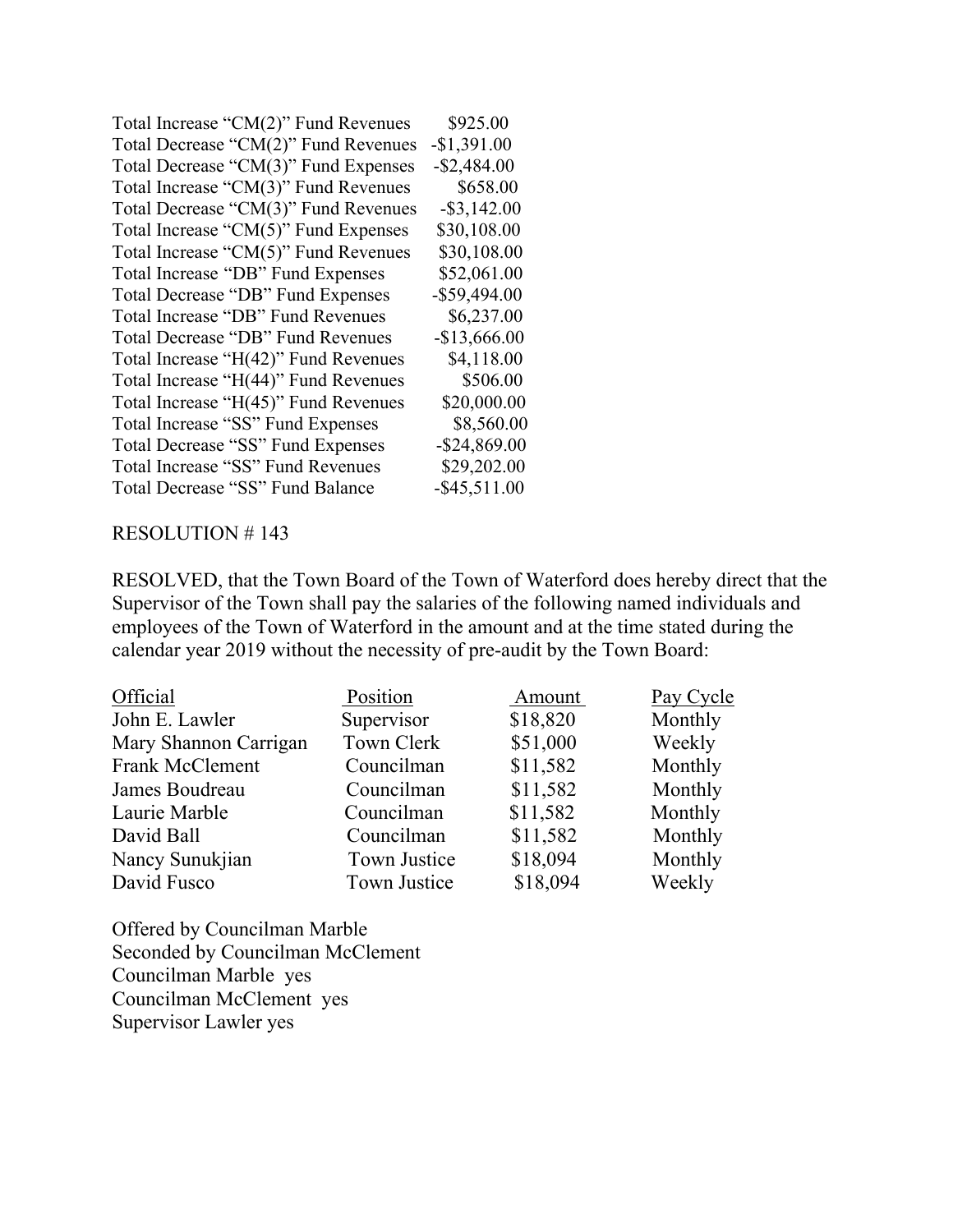RESOLVED, that William Coutu be reappointed as Budget Officer and the annual salary for said position be fixed at \$47,500 for the year 2019 and the Supervisor be authorized to pay said salary in weekly installments without the necessity of pre-audit by the Town Board.

Offered by Councilman Marble Seconded by Councilman McClement Councilman Marble yes Councilman McClement yes Supervisor Lawler yes

RESOLUTION # 145

RESOLVED, that Patrick Breen be and he is hereby appointed as Deputy Information Security Officer for the year 2019 at an annually salary of \$15,500 to be paid in biweekly installments by the Supervisor without the necessity of pre-audit by the Town Board.

Offered by Councilman Marble Seconded by Councilman McClement Councilman Marble yes Councilman McClement yes Supervisor Lawler yes

## RESOLUTION # 146

RESOLVED, that Debby Russell is hereby reappointed for the year 2019 as the Junior Accountant at a salary of \$24.39 per hour and that Christina McClement be reappointed as Deputy Town Clerk for the year 2019 at a salary of \$18.00 per hour, each position to be paid in weekly installments by the Supervisor without the necessity of pre-audit by the Town Board and Deborah Maloney is hereby reappointed as part-time Aide to the Town Supervisor's Office for the year 2019 at a salary of \$13.92 per hour to be paid in biweekly installments by the Supervisor without the necessity of pre-audit by the Town Board.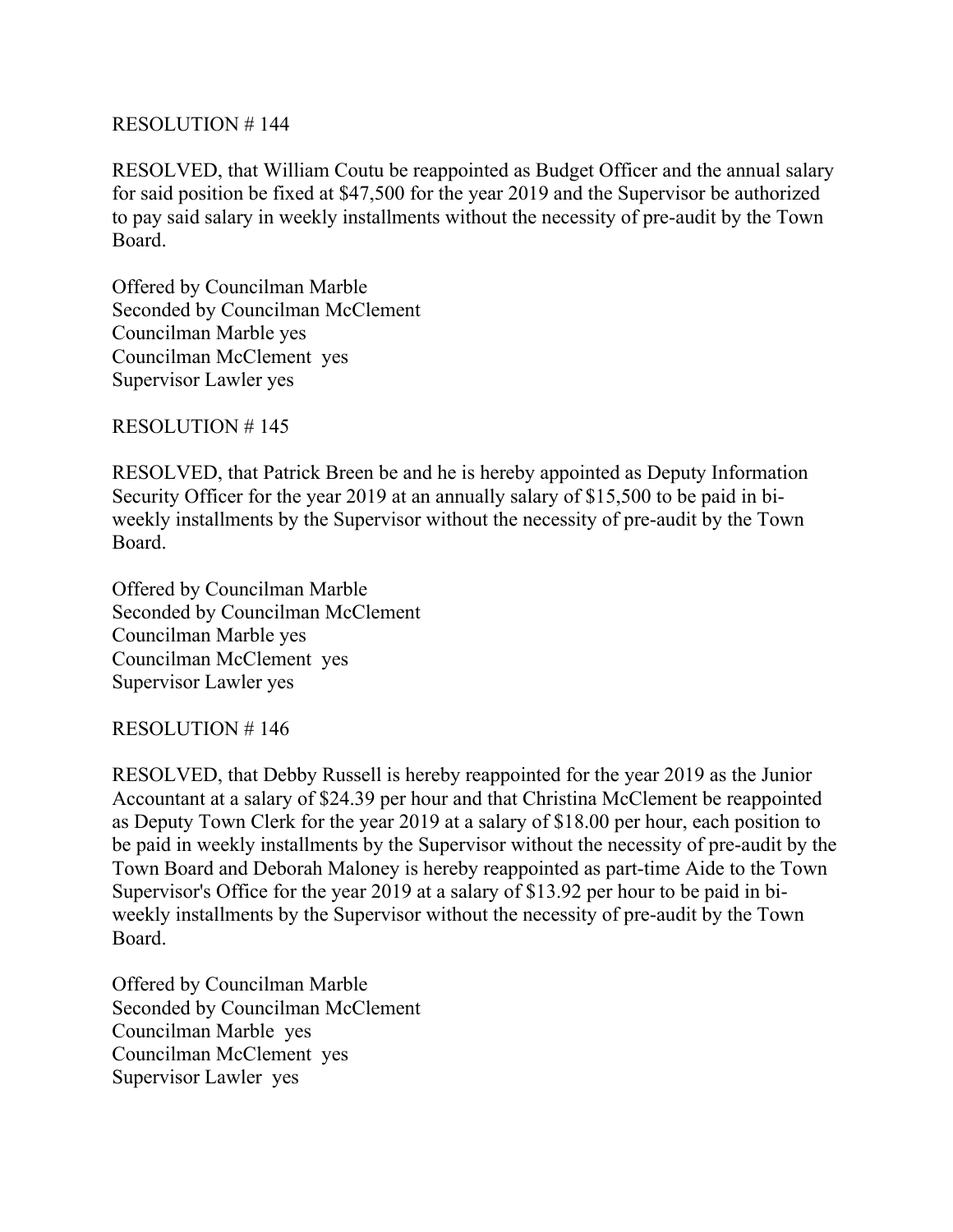RESOLVED, that pursuant to the provisions of Section 20(2) of the Town Law of the State of New York, the Town Board retains as an Attorney for the Town, the firm of Dreyer Boyajian, L.L.P., to provide such professional services and counsel as it may require in the ordinary conduct of business and further that the Supervisor of the Town be authorized and empowered to pay Dreyer Boyajian LLP invoices or statements for professional service in the amount not to exceed \$22,000 for the calendar year 2019 for all regular professional services, plus reimbursement of the amounts of any professional services, plus reimbursement of the amounts of any expenses incurred by them in the professional performance of their services without the necessity of pre-audit by the Town Board, and that the Supervisor be authorized to enter into a letter agreement with the firm reflecting their retainer as set forth herein and agreement may be retained as the need arises for litigation or non-ordinary matters at normal professional fees.

Offered by Councilman Marble Seconded by Councilman McClement Councilman Marble yes Councilman McClement yes Supervisor Lawler yes

#### RESOLUTION # 148

RESOLVED, that Glenn Hebert be and he is hereby reappointed as full-time Building Inspector for the Town of Waterford for the year 2019 and that the salary for said position be set at \$22.44 per hour to be paid in weekly installments by the Supervisor without the necessity of a pre-audit by the Town Board.

Offered by Councilman Marble Seconded by Councilman McClement Councilman Marble yes Councilman McClement yes Supervisor Lawler yes

#### RESOLUTION # 149

RESOLVED, that Crystal Orton be and she is hereby reappointed as full time Clerk to the Town Justices for the year 2019 for the Town of Waterford, and that the salary for said position be set at \$17.69 per hour to be paid in weekly installments by the Supervisor without the necessity of pre-audit by the Town Board and Deborah Maloney is hereby reappointed as part-time Court Clerk for the year 2019 at a salary of \$13.92 per hour to be paid in bi-weekly installments by the Supervisor without the necessity of pre-audit by the Town Board.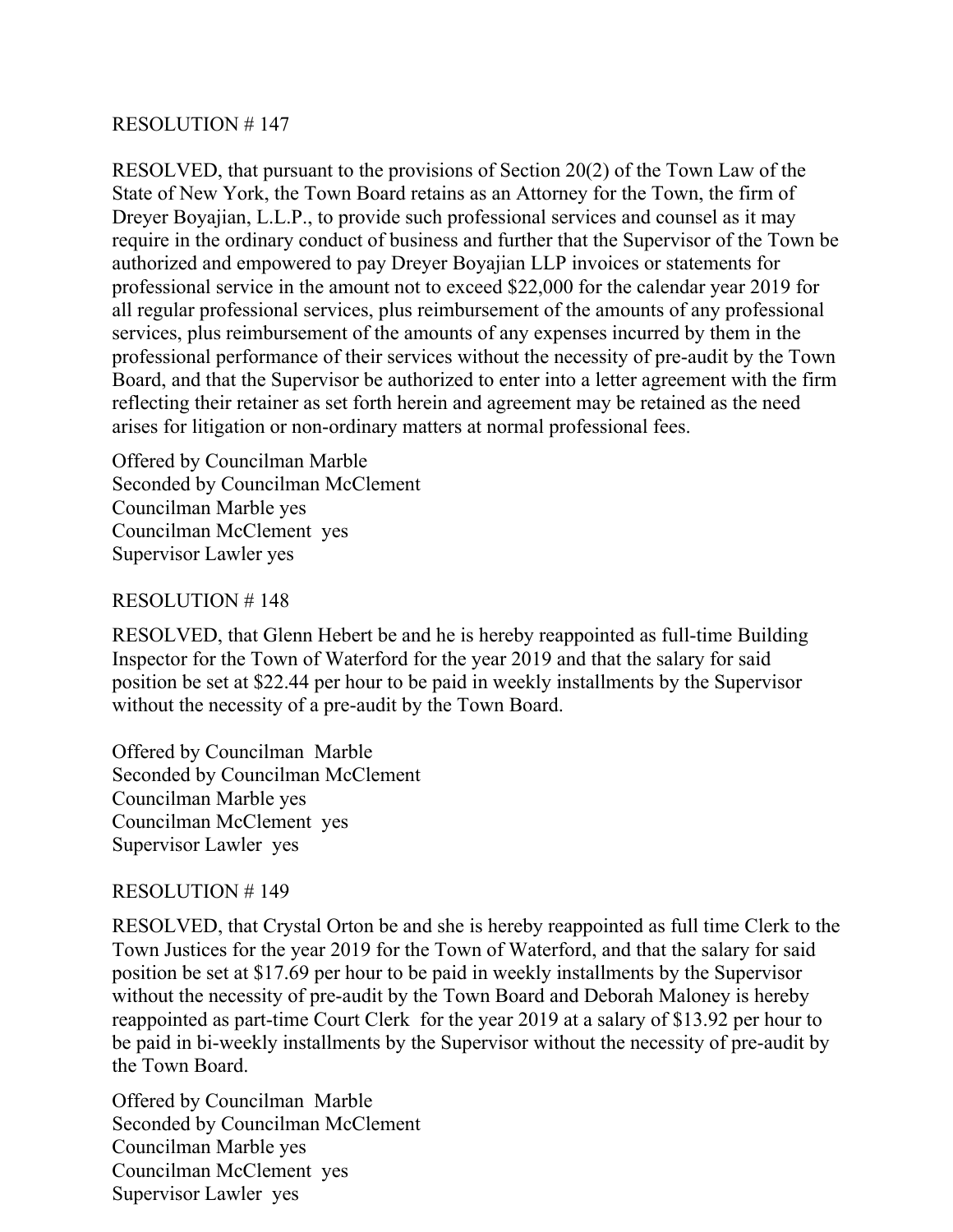RESOLVED, that Joseph Avarello be and he is hereby reappointed as Special Police in Charge of Traffic Control for the Town of Waterford for the year 2019 and that the salary for said position be set at \$39.85 per day to be paid in bi-weekly installments by the Supervisor without the necessity of pre-audit by the Town Board.

Offered by Councilman Marble Seconded by Councilman McClement Councilman Marble yes Councilman McClement yes Supervisor Lawler yes

RESOLUTION # 151

RESOLVED, that all full time Police Officers and Sergeants presently holding office in the Waterford Police Department be and they are hereby reappointed for the year 2019; And be it further RESOLVED, that the Supervisor is authorized to pay the salaries associated with the

positions referenced above as specified in the existing union contract and on the time schedule specified in said contract without the necessity of pre-audit by the Town Board.

Offered by Councilman Marble Seconded by Councilman McClement Councilman Marble yes Councilman McClement yes Supervisor Lawler yes

RESOLUTION # 152

RESOLVED, that Russ VanDervoort be and he is hereby reappointed as Town Historian for the Town of Waterford for the year 2019 at a salary of \$2,018 per year to be paid in quarterly installments by the Supervisor without the necessity of pre-audit by the Town Board.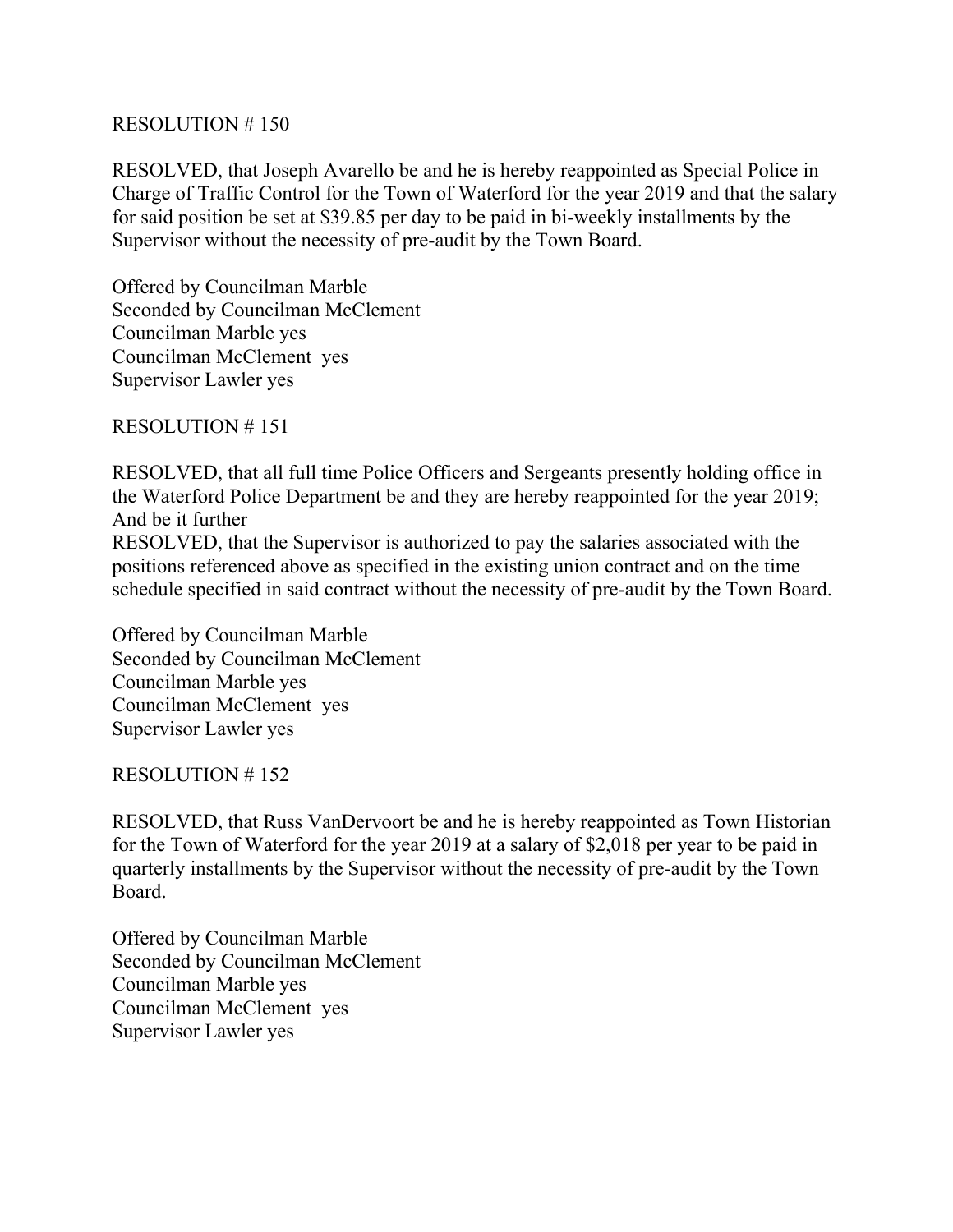RESOLVED, that each of the following employees presently holding a position in the Waste Water Treatment Department and the Highway Department be and they are hereby reappointed to that position for the year 2019 and will be paid in weekly installments by the Supervisor without the necessity of pre-audit by the Town Board.

| Chief Waste Water Treatment Plant operator, (Craig Falcone) | $$26.01$ Per Hour |
|-------------------------------------------------------------|-------------------|
| Waste Water Laborer, (David Bullett)                        | $$21.45$ Per Hour |
| Waste Water Laborers (3)                                    | $$19.94$ Per Hour |
| (Brian Hayden, Al Ferguson and Shawn Gilbert)               |                   |
| Highway Department Working Foreman, (Mike Reil)             | $$23.75$ Per Hour |
| Highway Department Heavy Equipment Operator, (Mike Rougia)  | $$22.04$ Per Hour |
| Highway Department Laborers (CDL) 6 each                    | $$19.94$ Per Hour |
| (James Carlton, Paul Terry, Andy Walters, Walt Sorensen,    |                   |
| Tony Lubas and Patrick Sherwood)                            |                   |
| Highway Department Laborers (2)                             | $$15.26$ Per Hour |
| (Dave Williams and Cameron Gardner)                         |                   |
|                                                             |                   |

Offered by Councilman Marble Seconded by Councilman McClement Councilman Marble yes Councilman McClement yes Supervisor Lawler yes

## RESOLUTION # 154

RESOLVED, that Dominic Gabriel be and he is hereby reappointed as Town Engineer for 2019 at an annual salary of \$30,000 to be paid in bi-weekly installments by the Supervisor without the necessity of pre-audit by the Town Board.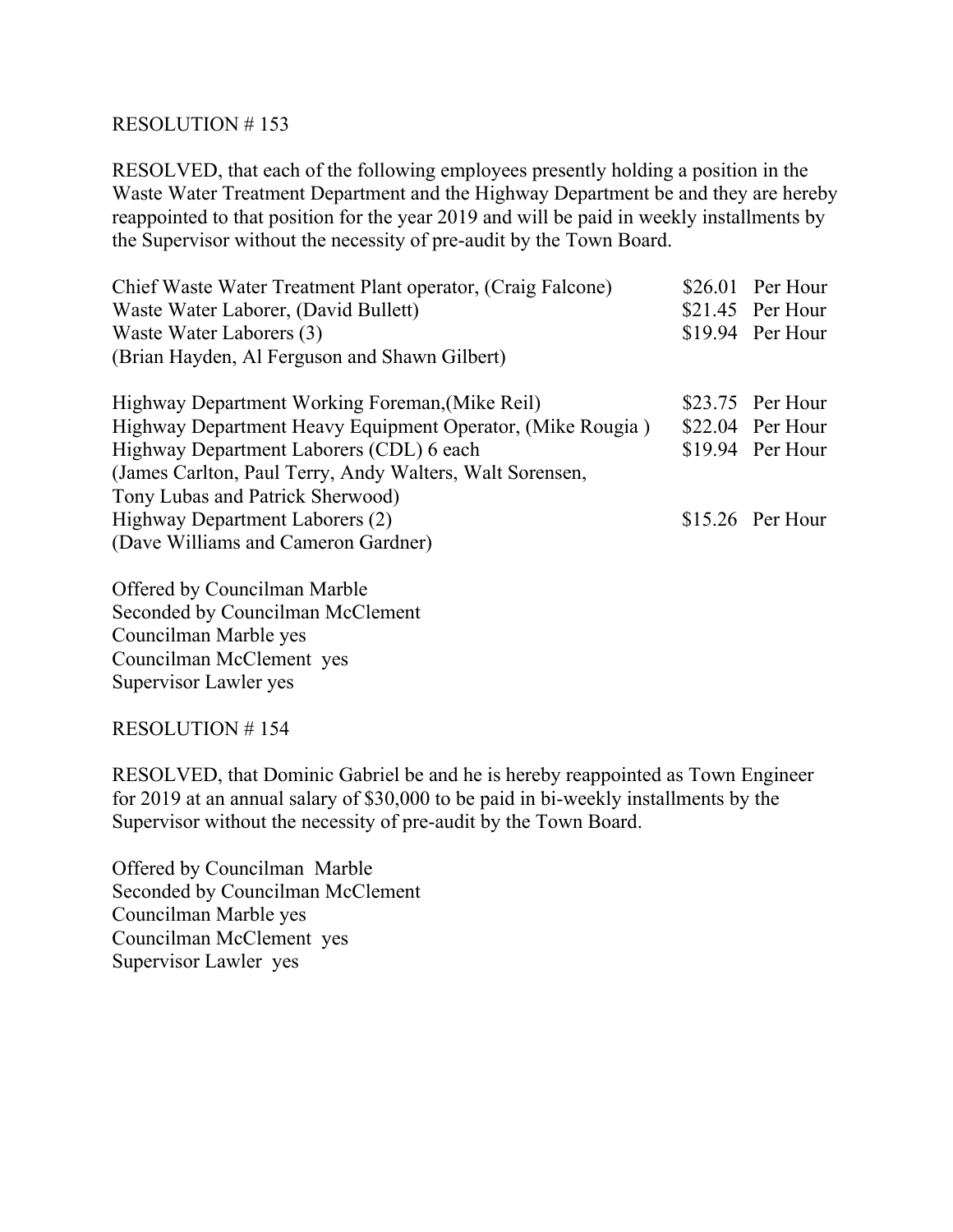RESOLVED, that David Woodin be and he is hereby reappointed as Chairman of the Waterford Planning Board for the year 2019 and that the annual salary for said position be set at \$3,679 per year to be paid in weekly installments by the Supervisor without the necessity of pre-audit by the Town Board.

Offered by Councilman Marble Seconded by Councilman McClement Councilman Marble yes Councilman McClement yes Supervisor Lawler yes

RESOLUTION # 156

RESOLVED, that Dave Woodin be and he is hereby reappointed as Planning Director for the year 2019 and that the annual salary for said position be set at \$26,321, to be paid in weekly installments by the Supervisor without the necessity of pre-audit by the Town Board.

Offered by Councilman Marble Seconded by Councilman McClement Councilman Marble yes Councilman McClement yes Supervisor Lawler yes

# RESOLUTION # 157

RESOLVED that William Fredette is reappointed as a member of the Zoning Board of Appeals at a salary of \$69.81 per meeting commencing immediately and ending on December 31, 2023 and that the salary for said position be paid in monthly installments by the Supervisor without the necessity of pre-audit by the Town Board.

Offered by Councilman Marble Seconded by Councilman McClement Councilman Marble yes Councilman McClement yes Supervisor Lawler yes

## RESOLUTION # 158

RESOLVED, that Charles Fusco be and he is hereby reappointed as Chairman of the Zoning Board of Appeals for the year 2019 and that the annual salary for said position be set at \$2,493, to be paid in quarterly installments by the Supervisor without the necessity of pre-audit by the Town Board.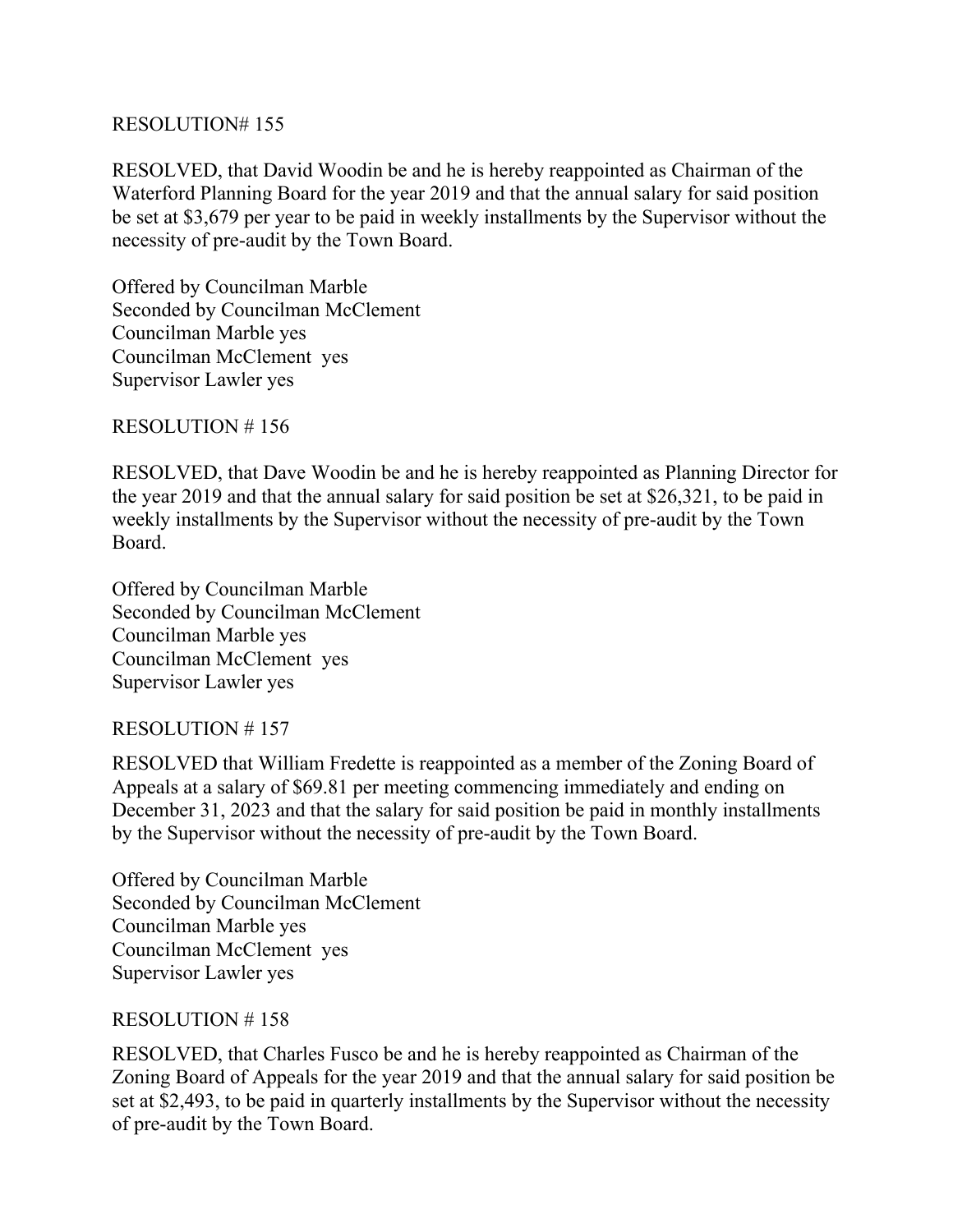Offered by Councilman Marble Seconded by Councilman McClement Councilman Marble yes Councilman McClement yes Supervisor Lawler yes

### RESOLUTION # 159

RESOLVED, that the 2019 salaries for all Planning Board members and Zoning Board of Appeals members not set by any other resolution, be set at \$69.81 per meeting; and that the 2019 salaries for members of the Board of Assessment Review, not set by any other resolution, be set at \$73.47 per meeting. All of the above salaries are to be paid in monthly installments by the Supervisor without the necessity of pre-audit by the Town Board.

Offered by Councilman Marble Seconded by Councilman McClement Councilman Marble yes Councilman McClement yes Supervisor Lawler yes

RESOLUTION # 160

RESOLVED, that the regular monthly meeting of the Waterford Town Board for the year 2019 will be held on the first Tuesday of each month at 7:00 P.M.

Offered by Councilman Marble Seconded by Councilman McClement Councilman Marble yes Councilman McClement yes Supervisor Lawler yes

RESOLUTION # 161

RESOLVED, that the Waterford Branch of Pioneer Savings Bank, be and it is hereby designated as the Official Depository in which the Supervisor, the Town Clerk, Tax Collector, Town Justices, and Deputy Supervisor shall deposit all monies coming into their hands by virtue of their office.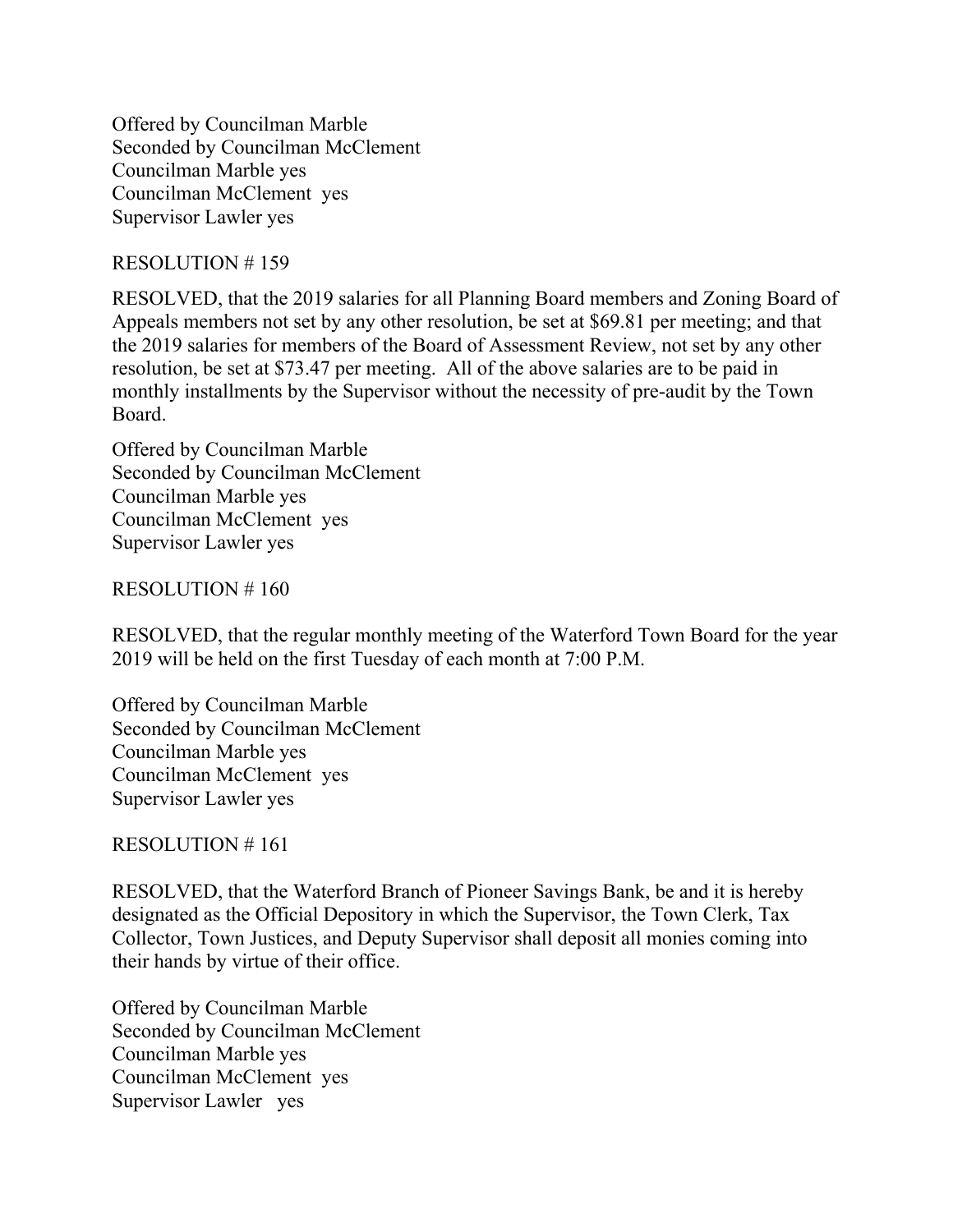RESOLVED, that the Gazette Newspaper published in Schenectady, New York is hereby designated as the official newspaper for the Town of Waterford for the year 2019.

Offered by Councilman Marble Seconded by Councilman McClement Councilman Marble yes Councilman McClement yes Supervisor Lawler yes

#### RESOLUTION # 163

RESOLVED, that the mileage rate used to reimburse all Town employees and elected officials required to use their personal automobiles for traveling to conduct Town Business during 2019 be set at the level established by the Internal Revenue Service.

Offered by Councilman Marble Seconded by Councilman McClement Councilman Marble yes Councilman McClement yes Supervisor Lawler yes

#### RESOLUTION # 164

RESOLVED, that the Supervisor of the Town of Waterford be and he is hereby authorized to pay invoices of the Verizon Wireless, Verizon, Benetech (HRA Program), Empire Blue Cross, National Grid Power Corp., Office of the State Comptroller, US Bank (Toshiba Financial Services), Pitney Bowes Financial Services, De Lage Landen Financial Services, County Waste, CDPHP, NYS Unemployment Insurance, Earthlink Business, Arch Insurance Group, Firstlight Fiber, New York State and Local Retirement System, Time Warner Cable, Town Tax Collector, Reserve Account, US Postal Service, and the Waterford Rescue Squad without the necessity of pre-audit by the Town Board, and to make such payments on the bonded indebtedness as have been appropriated by the Town Board without the necessity of a pre-audit by the Town Board for the year 2019.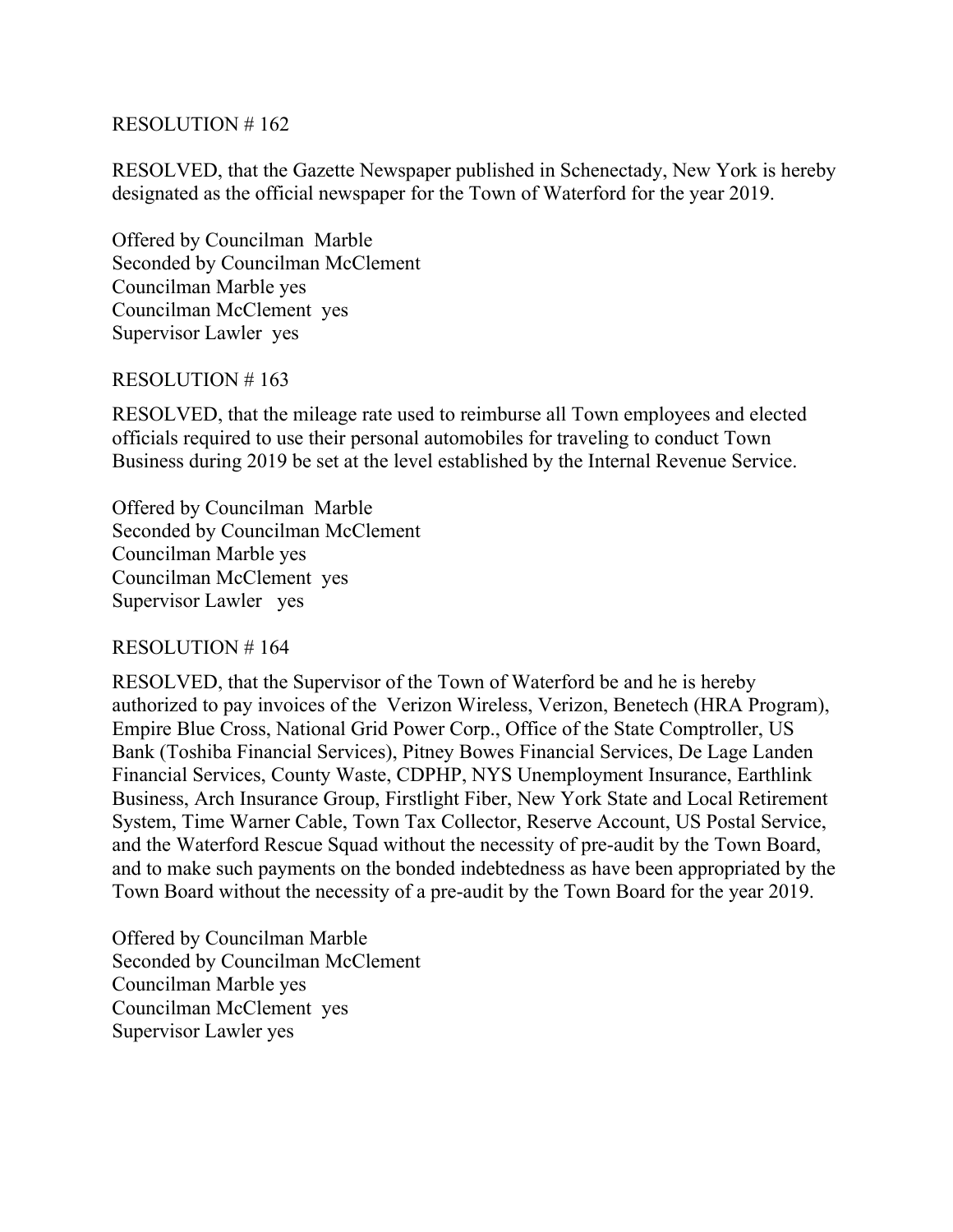RESOLVED, that the Town Board of the Town of Waterford does hereby approve a telephone banking transfer as well as an on-line transfer authorization between Pioneer Commercial Bank and the Town of Waterford.

Offered by Councilman Marble Seconded by Councilman McClement Councilman Marble yes Councilman McClement yes Supervisor Lawler yes

#### RESOLUTION # 166

RESOLVED, George Quick be and he is hereby reappointed as Fire Inspector for the Town of Waterford for the year 2019 and that the salary for said position be set at \$2,139 annually to be paid in quarterly installments by the Supervisor without the necessity of pre-audit by the Town Board.

Offered by Councilman Marble Seconded by Councilman McClement Councilman Marble yes Councilman McClement yes Supervisor Lawler yes

RESOLUTION # 167

RESOLVED, that Marjorie Mahoney be and she is hereby reappointed as Senior Coordinator for the Town of Waterford and that the salary for said position be set at \$13.56 per hour for the year 2019 and Elizabeth Derrick be reappointed as substitute Senior Coordinator at a salary of \$11.10 per hour for the year 2019, each to be paid in biweekly installments by the Supervisor without the necessity of a pre-audit by the Town Board.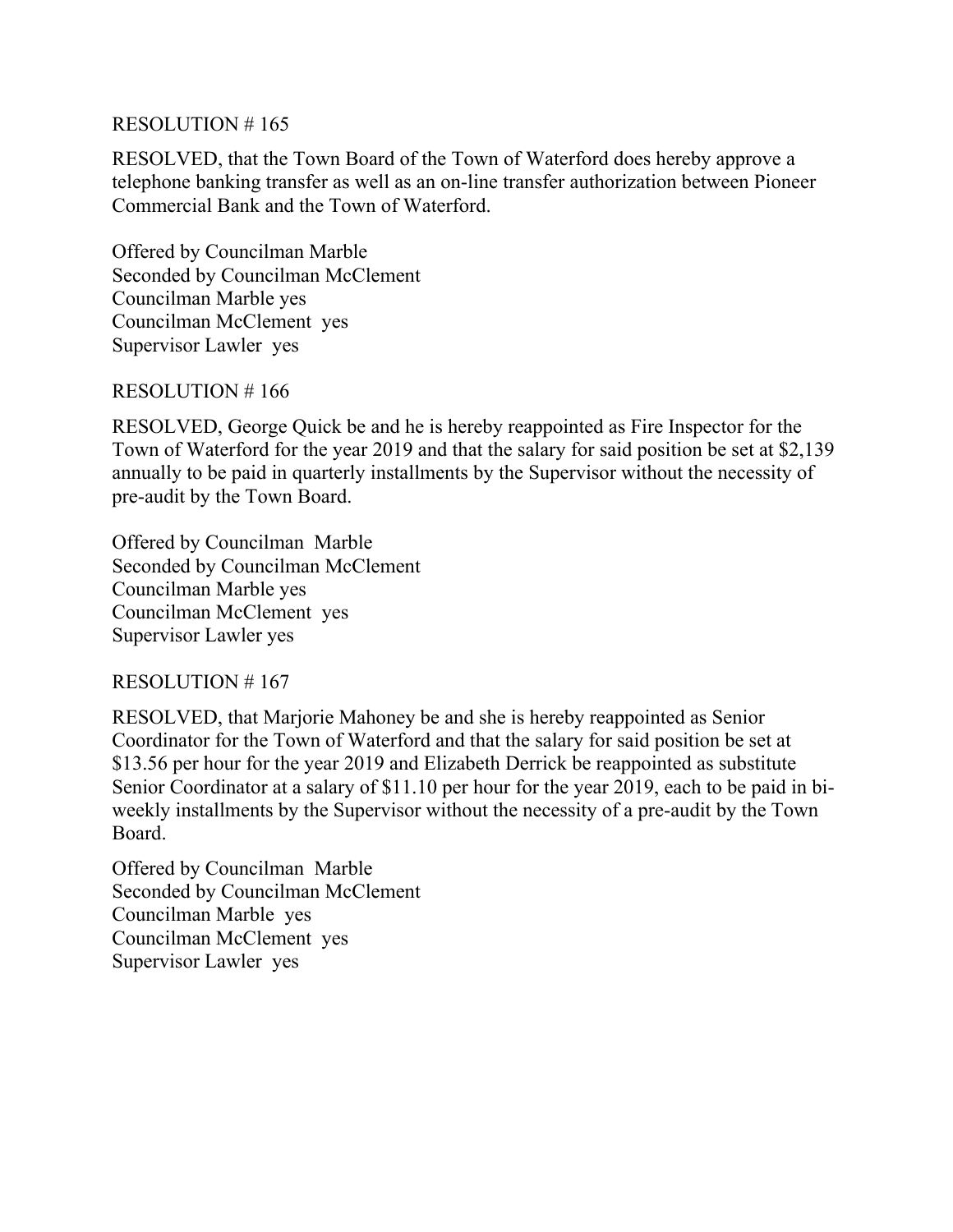RESOLVED, that Frank McClement be and he is hereby reappointed as a member of the Saratoga County Youth Board for the year 2019.

Offered by Councilman Marble Seconded by Councilman McClement Councilman Marble yes Councilman McClement yes Supervisor Lawler yes

#### RESOLUTION # 169

RESOLVED, that the following holidays will be designated as "Official Holidays" for the year 2019 for all non-union employees.

**HOLIDAYS** New Years Day-(1/1/19) Martin Luther King Birthday (1/21/19) President's Day (2/18/19) Memorial Day (5/27/19) Independence Day (7/4/19) Labor Day (9/2/19) Columbus Day (10/14/19) Veterans Day (11/11/19) Thanksgiving Day (11/28/19) Day after Thanksgiving (11/29/19) Christmas Eve (12/24/19) 1/2 day Christmas Day (12/25/19) New Year's Eve (12/31/19) 1/2 day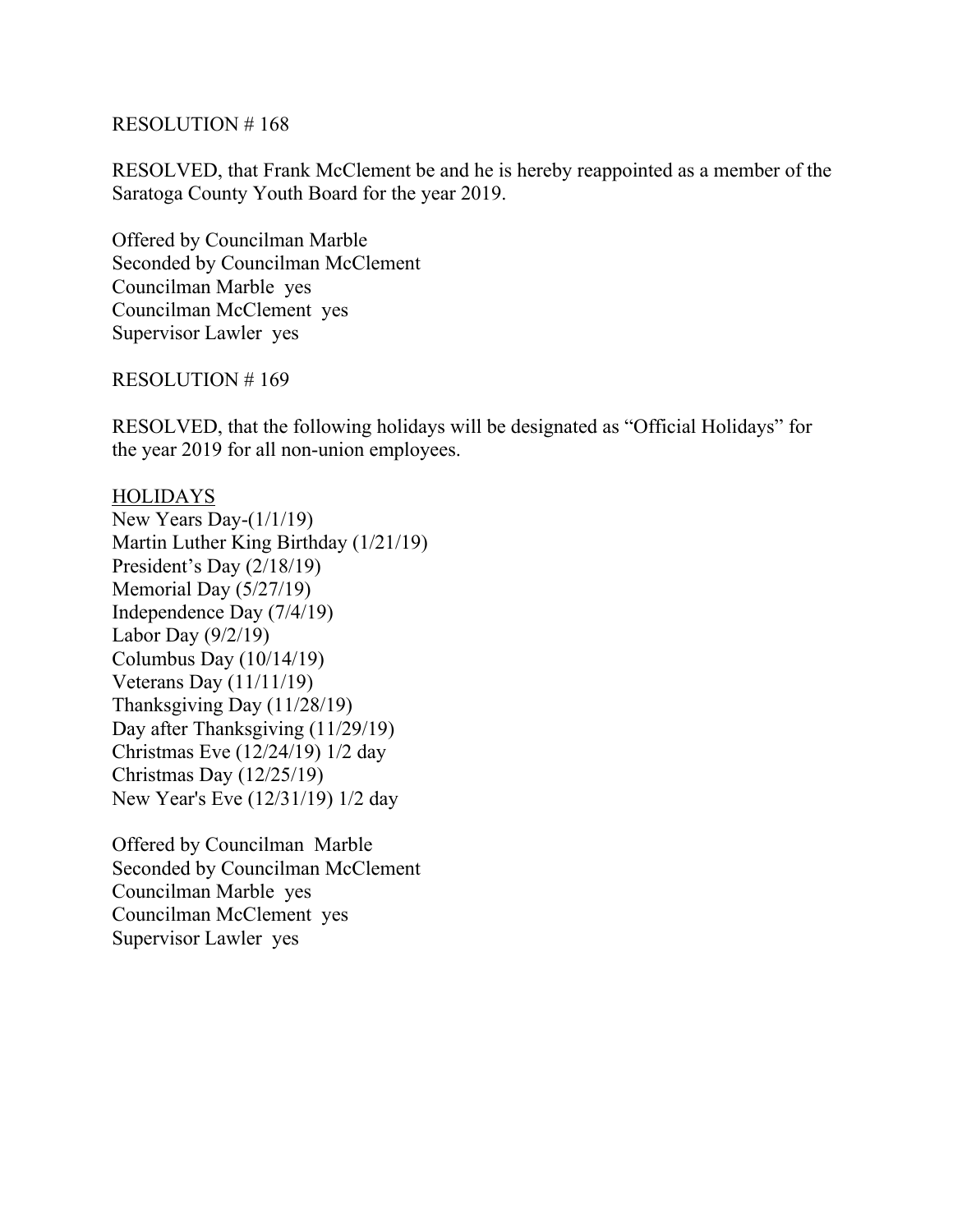RESOLVED, that Harold Martel be reappointed as Highway Superintendent for the year 2019 and that the annual salary for said position be set at \$60,172 to be paid in weekly installments by the Supervisor without the necessity of a pre-audit by the Town Board.

Offered by Councilman Marble Seconded by Councilman McClement Councilman Marble yes Councilman McClement yes Supervisor Lawler yes

## RESOLUTION # 171

RESOLVED, that there be established, an investigation fund to provide monies for use by the police department in the course of investigations, and that the amount of such fund not exceed \$500.00 at any time, and that appropriate measures be taken by the Supervisor and the Budget Officer to provide for such funds for the year 2019.

Offered by Councilman Marble Seconded by Councilman McClement Councilman Marble yes Councilman McClement yes Supervisor Lawler yes

## RESOLUTION # 172

RESOLVED, that John E. Lawler, Supervisor of the Town of Waterford be and is hereby reappointed as Voting Delegate of the Town at the Annual Business session of the Associations of Towns Meeting to be held in New York City in 2019 and be it further

RESOLVED, that Laurie Marble, Deputy Supervisor be and is hereby reappointed as Alternate Delegate who, in the absence of the Supervisor, shall be eligible to cast the vote of the Town of Waterford at the meeting referenced above.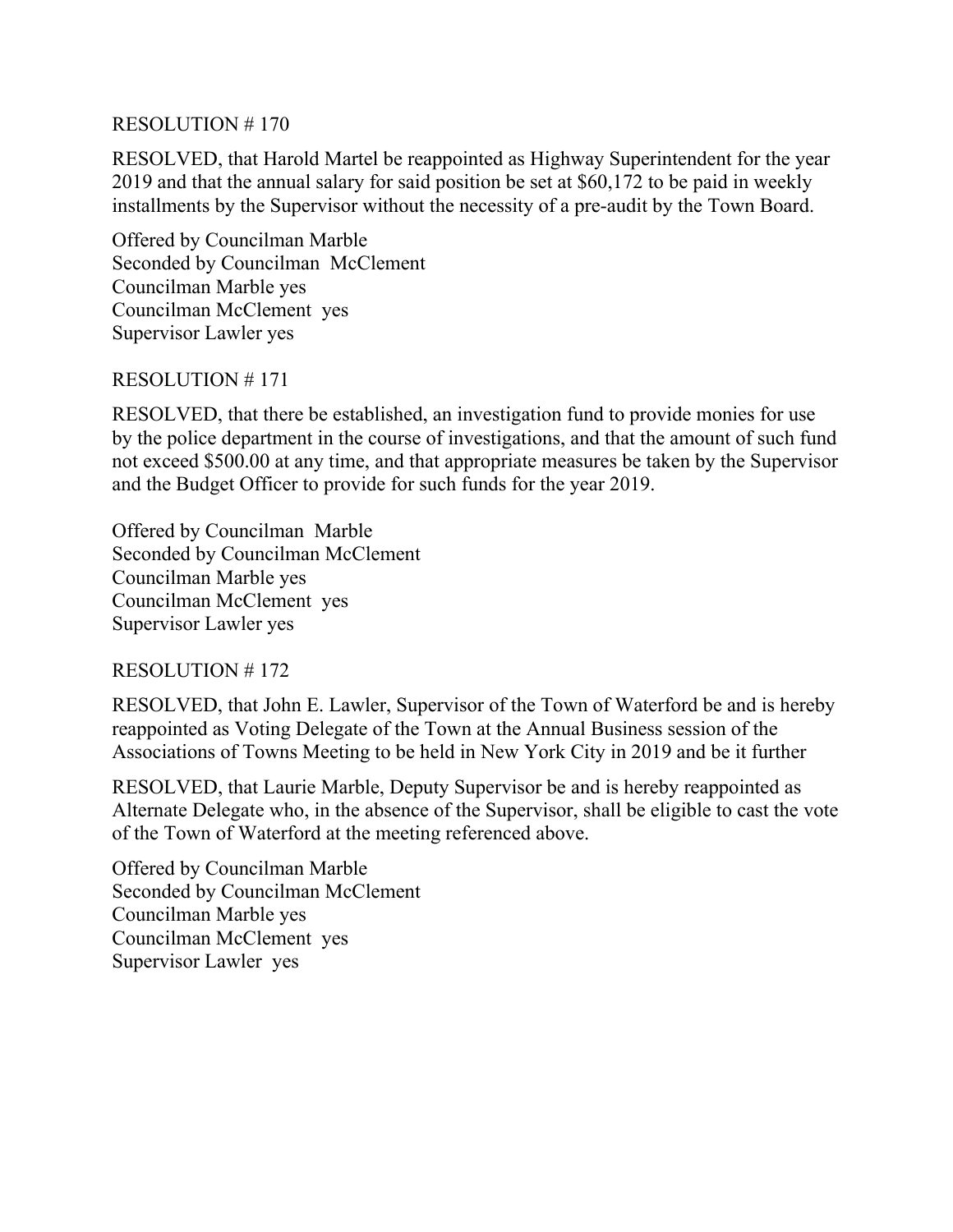WHEREAS, the Department of Environmental Conservation of the State of New York is responsible for the protection of the water resources of certain classified waters in New York State as set forth in Part Three of Article V of the Conservation Law, and

WHEREAS, this Memorandum of Understanding between the department of Environmental Conservation of the State of New York and the Town of Waterford established an agreement of Cooperation between the parties hereinafter insofar as the Highway is concerned,

# NOW, THEREFORE BE IT

RESOLVED, that the Supervisor of the Town of Waterford be and he is hereby empowered to sign the Memorandum of Understanding on behalf of the Town of Waterford and the Highway Department, and be it further

RESOLVED, that this Memorandum of Understanding shall take effect immediately upon its acceptance by the Department of Environmental Conservation.

Offered by Councilman Marble Seconded by Councilman McClement Councilman Marble yes Councilman McClement yes Supervisor Lawler yes

## RESOLUTION # 174

RESOLVED, that Russ McAllister be and he is hereby reappointed as the Information Security Officer for the Town of Waterford for the year 2019 at an annual salary of \$15,500 to be paid in bi-weekly installments by the Supervisor without the necessity of pre-audit by the Town Board.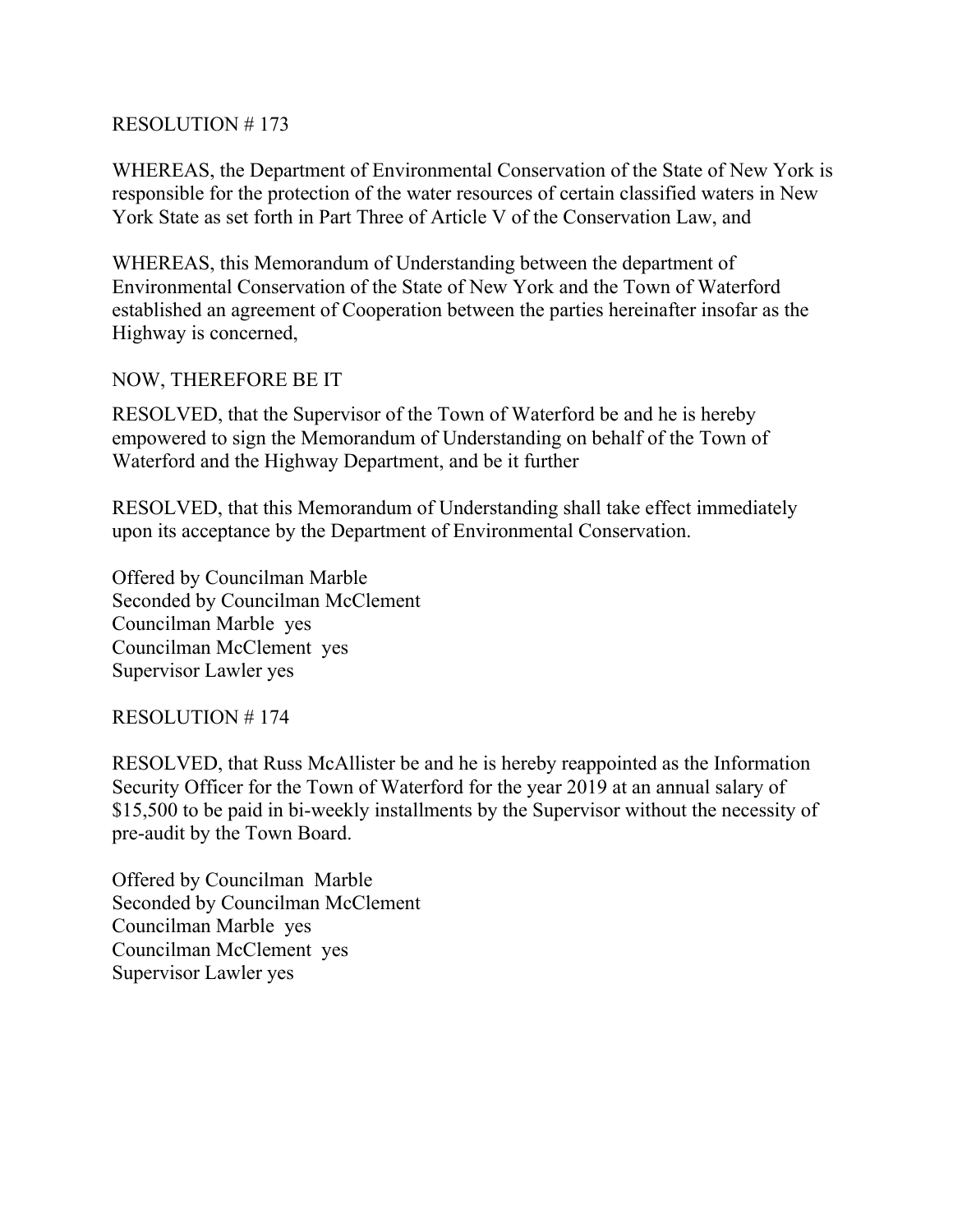RESOLVED, that the 2019 salary of the Sole Assessor for the Town of Waterford is set at \$20,808 to be paid in weekly installments without the necessity of pre-audit by the Town Board, and James Callaghan be and he is hereby reappointed as the Assessor's Clerk at a salary of \$19.34 per hour for 2019 to be paid in weekly installments and Mary Ann Kelts be reappointed as Aide to the Assessor at a salary of \$15.23 per hour for 2019 to be paid in bi-weekly installments by the Supervisor without the necessity of pre-audit by the Town Board.

Offered by Councilman Marble Seconded by Councilman McClement Councilman Marble yes Councilman McClement yes Supervisor Lawler yes

RESOLUTION # 176

RESOLVED, that Marilynn Brown be reappointed as Police Matron for the Town of Waterford for the year 2019 at a salary of \$20.23 per hour to be paid in bi-weekly installments without the necessity of pre-audit by the Town Board.

Offered by Councilman Marble Seconded by Councilman McClement Councilman Marble yes Councilman McClement yes Supervisor Lawler yes

## RESOLUTION # 177

RESOLVED, that Torri Van Nostrand be and she is hereby appointed as the part-time Recreation Director for the year 2019 at a salary of \$16.65 per hour and Mary Stalker be appointed part-time Events Coordinator at a salary of \$16.65 per hour, each to be paid in weekly installments by the Supervisor without the necessity of pre-audit by the Town Board.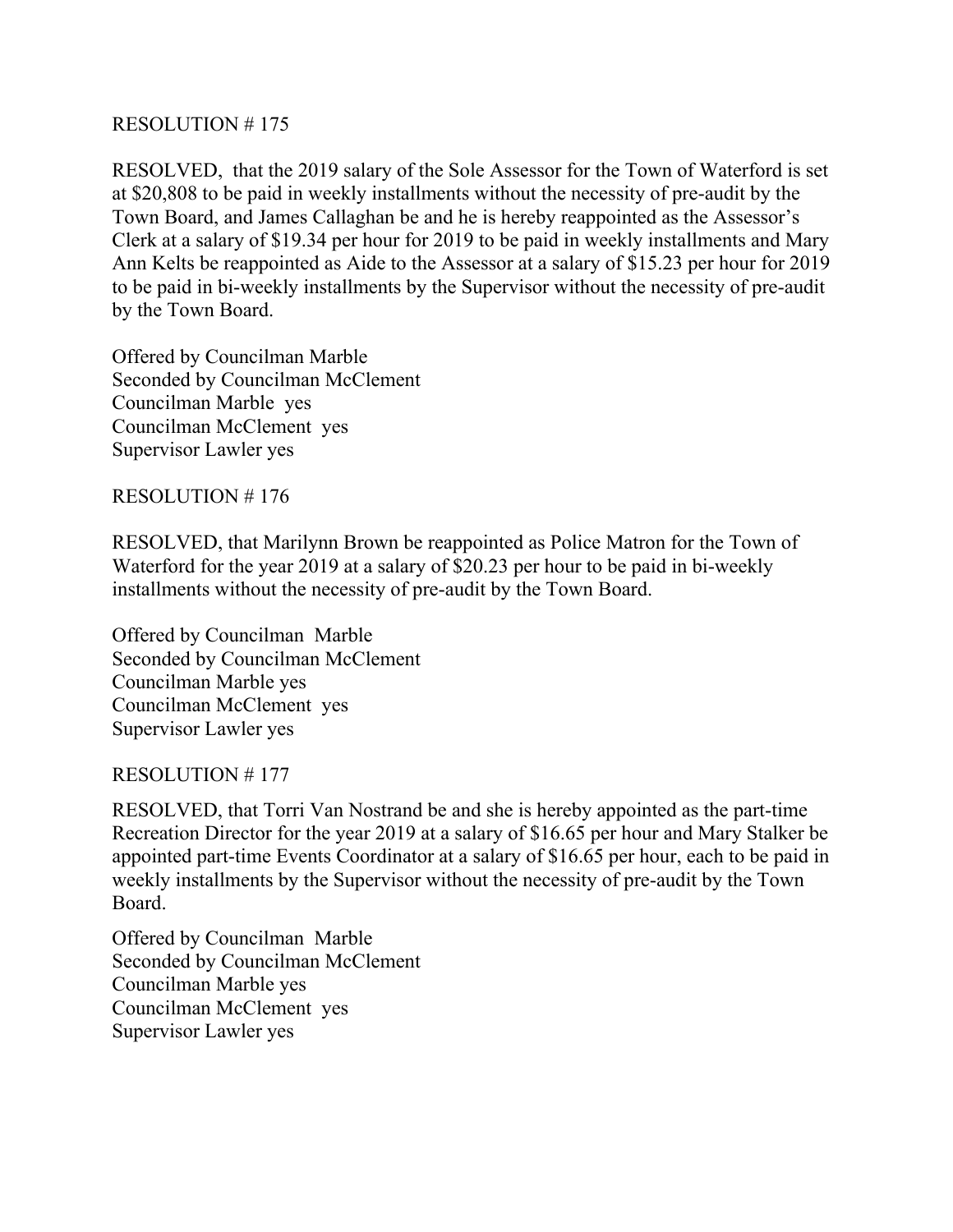RESOLVED, that Paul McInerney be and he is hereby reappointed as Administrative Aide to the Public Safety Commissioner for the year 2019 at a salary of \$56,100 to be paid in weekly installments by the Supervisor without the necessity of pre-audit by the Town Board.

Offered by Councilman Marble Seconded by Councilman McClement Councilman Marble yes Councilman McClement yes Supervisor Lawler yes

#### RESOLUTION # 179

RESOLVED, that Jeffrey St.Denis be and he is hereby reappointed as full-time Animal Control Officer for the Town for the year 2019 at a salary of \$38,643 to be paid in weekly installments by the Supervisor without the necessity of pre-audit by the Town Board.

Offered by Councilman Marble Seconded by Councilman McClement Councilman Marble yes Councilman McClement yes Supervisor Lawler yes

RESOLUTION #180

RESOLVED, that Dennis Carnevale be and he is hereby reappointed as part-time Cemetery Caretaker for the Town of Waterford for the year 2019 at a salary of \$7,344 to be paid in monthly installments by the Supervisor without the necessity of pre-audit by the Town Board.